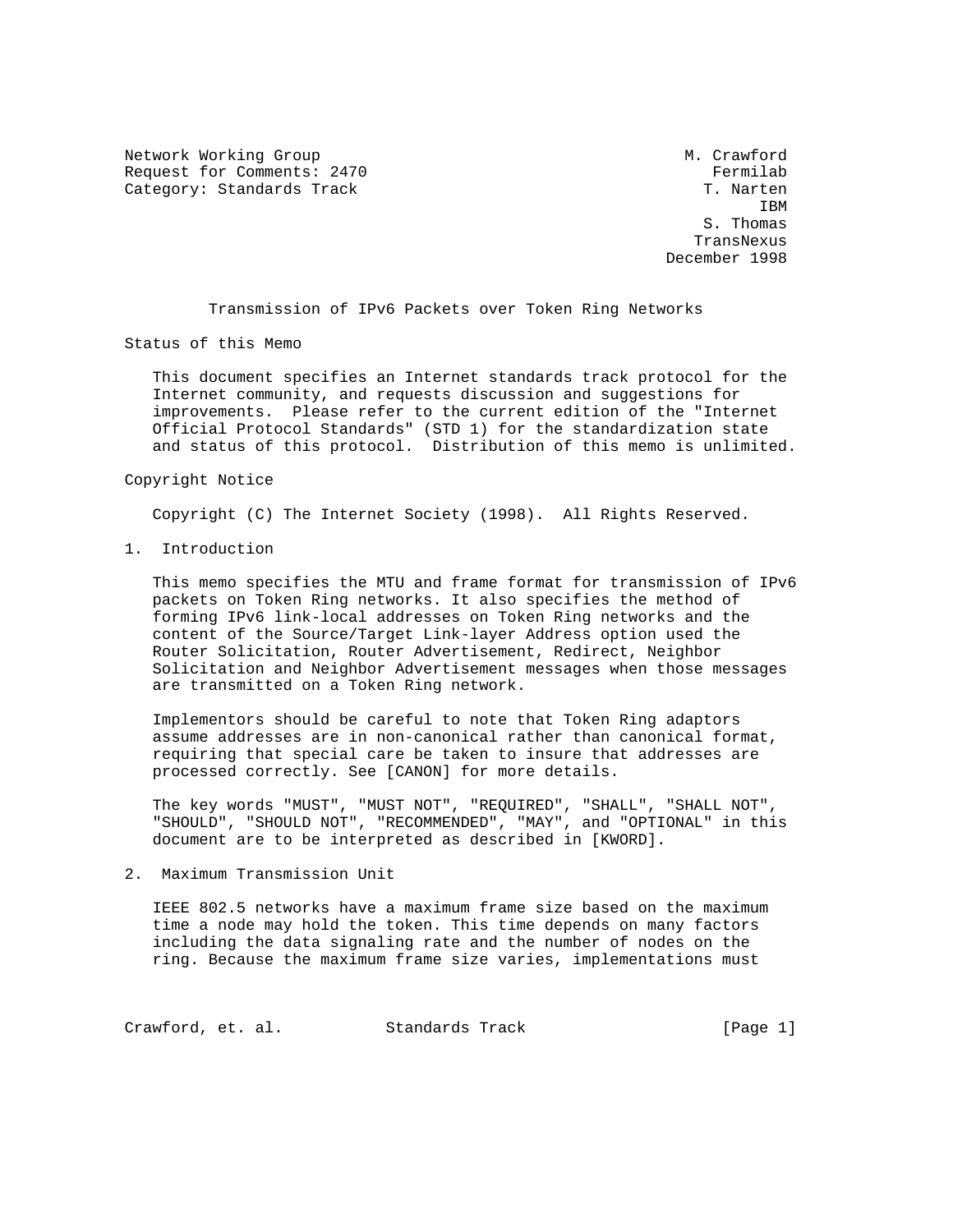rely on manual configuration or router advertisements [DISC] to determine actual MTU sizes. Common default values include approximately 2000, 4000, and 8000 octets.

 In the absence of any other information, an implementation should use a default MTU of 1500 octets. This size offers compatibility with all common 802.5 defaults, as well as with Ethernet LANs in an environment using transparent bridging.

 In an environment using source route bridging, the process of discovering the MAC-level path to a neighbor can yield the MTU for the path to that neighbor. The information is contained in the largest frame (LF) subfield of the routing information field. This field limits the size of the information field of frames to that destination, and that information field includes both the LLC [LLC] header and the IPv6 datagram. Since, for IPv6, the LLC header is always 8 octets in length, the IPv6 MTU can be found by subtracting 8 from the maximum frame size defined by the LF subfield. If an implementation uses this information to determine MTU sizes, it must maintain separate MTU values for each neighbor.

 A detailed list of the LF values and the resulting maximum frame size can be found in [BRIDGE]. To illustrate the calculation of IPv6 MTU, the following table lists several common values. Note that some of the 802.1D LF values would result in an IP MTU less than 1280 bytes. This size is less than the IPv6 minimum, and communication across paths with those MTUs is generally not possible using IPv6.

|     | LF (base) LF (extension) | MAC MTU | IP MTU |
|-----|--------------------------|---------|--------|
| 001 | 000                      | 1470    | 1462   |
| 010 | 000                      | 2052    | 2044   |
| 011 | 000                      | 4399    | 4391   |
| 100 | 000                      | 8130    | 8122   |
| 101 | 000                      | 11407   | 11399  |
| 110 | 000                      | 17749   | 17741  |
| 111 | 000                      | 41600   | 41592  |
|     |                          |         |        |

 When presented with conflicting MTU values from several sources, an implementation should choose from those sources according to the following priorities:

- 1. Largest Frame values from source route bridging (only for specific, unicast destinations), but only if not greater than value from any router advertisements
- 2. Router advertisements, but only if not greater than any manual configuration (including DHCP)

Crawford, et. al. Standards Track [Page 2]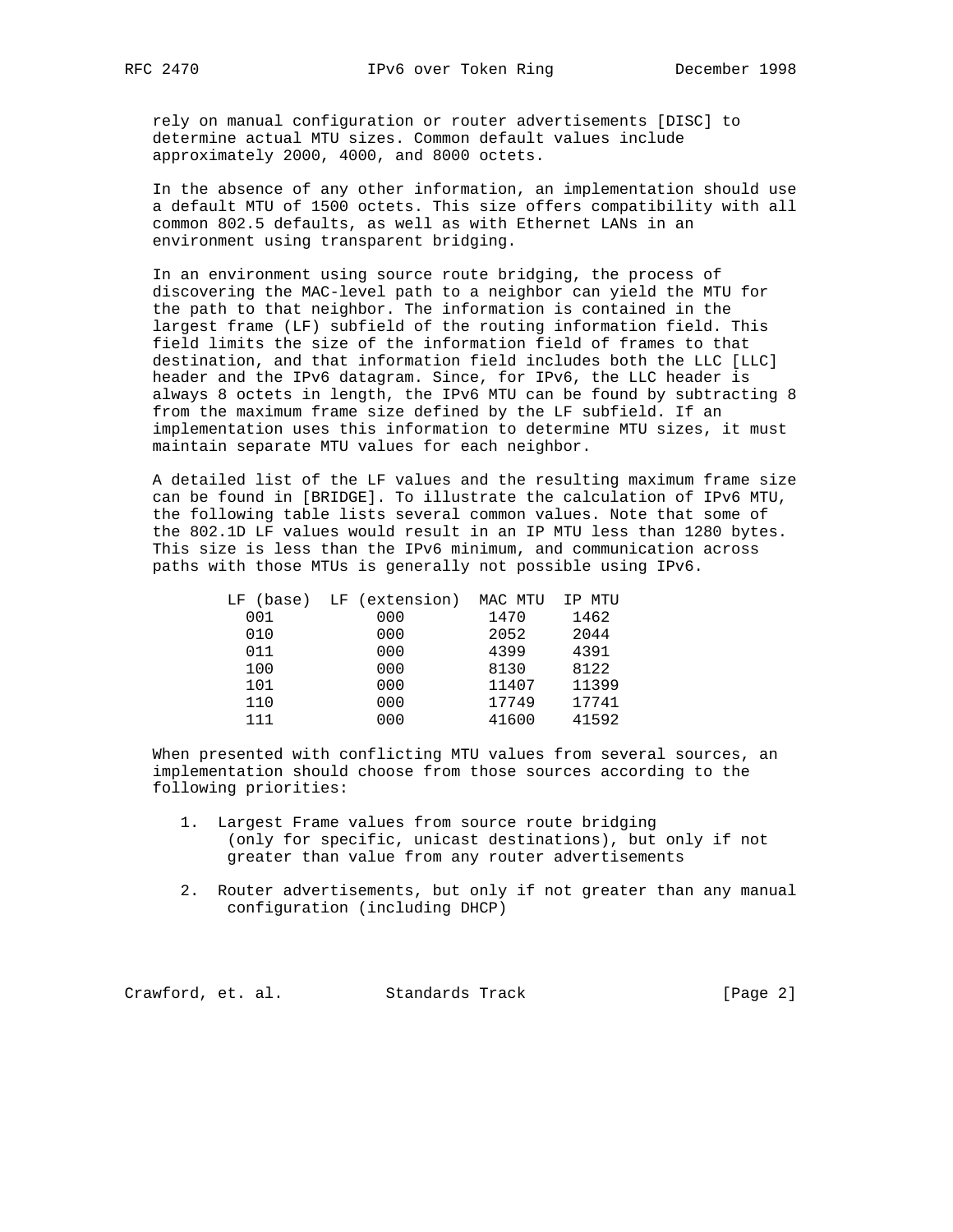- 3. Manual configuration (including DHCP)
- 4. Default of 1500
- 3. Frame Format

 IPv6 packets are transmitted in LLC/SNAP frames. The data field contains the IPv6 header and payload. The following figure shows a complete 802.5 frame containing an IPv6 datagram.

| SD<br>$\sim$ 1. | AC   FC                 |      |
|-----------------|-------------------------|------|
|                 | Destination Address     |      |
|                 | Source<br>Address       |      |
|                 |                         | DSAP |
| SSAP   CTL      |                         | OUI  |
| OUI             | EtherType               |      |
|                 | IPv6 header and payload |      |
|                 | FCS                     |      |
| ED              | FS                      |      |
|                 |                         |      |

Token Ring Header Fields

SD: Starting Delimiter

- AC: Access Control
- FC: Frame Control
- Destination Address: 48-bit IEEE address of destination station
- Source Address: 48-bit IEEE address of source station
- DSAP: Destination Service Access Point (for LLC/SNAP format, shall always contain the value 0xAA)

Crawford, et. al. Standards Track [Page 3]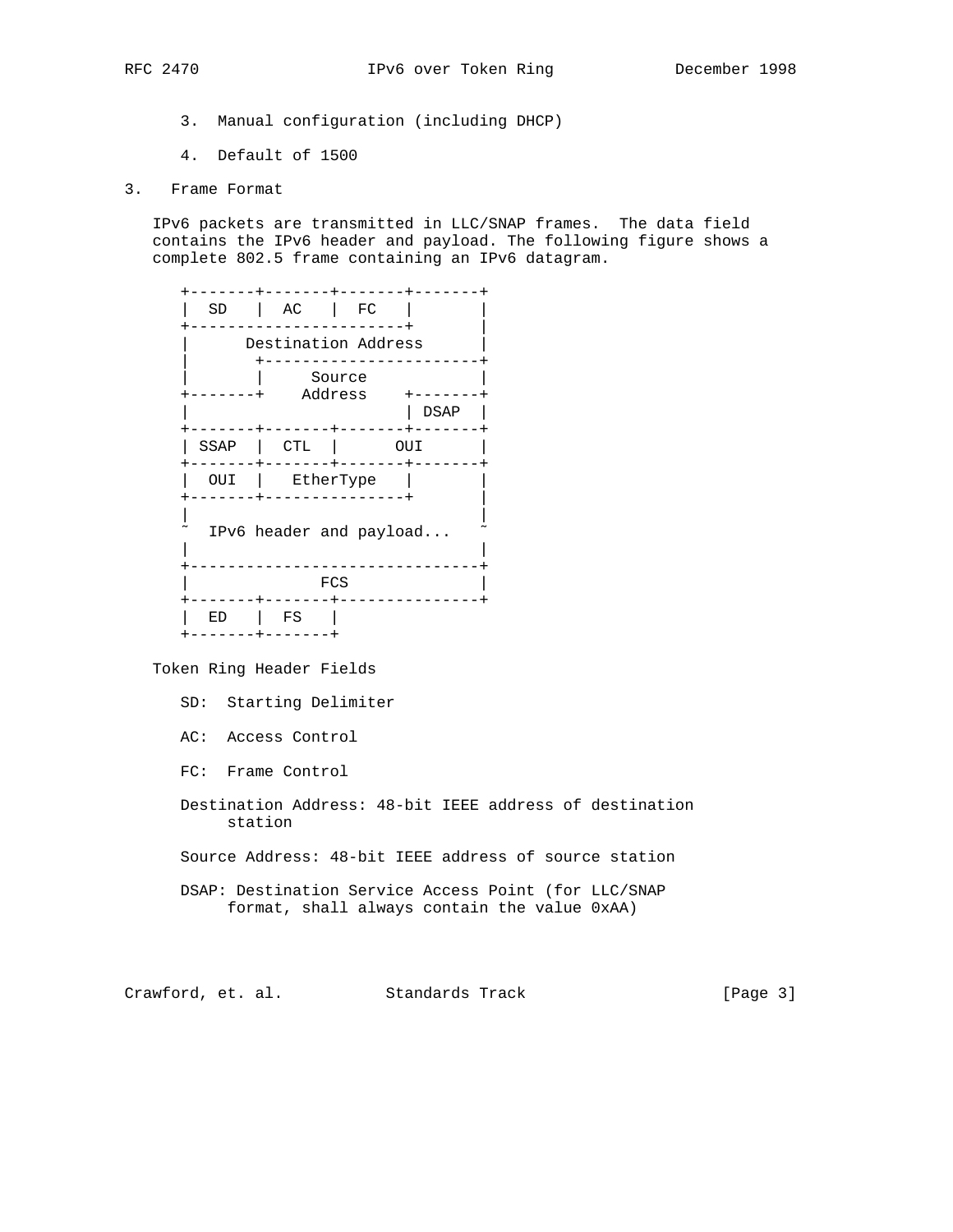- - SSAP: Source Service Access Point (for LLC/SNAP format, shall always contain the value 0xAA)
	- CTL: Control Field (for Unnumbered Information, shall always contain the value 0x03)
	- OUI: Organizationally Unique Identifier (for EtherType encoding, shall always contain the value 0x000000)
	- EtherType: Protocol type of encapsulated payload (for IPv6, shall always contain the value 0x86DD)
	- FCS: Frame Check Sequence
	- ED: Ending Delimiter
	- FS: Frame Status

 In the presence of source route bridges, a routing information field (RIF) may appear immediately after the source address. A RIF is present in frames when the most significant bit of the source address is set to one. (This is the bit whose position corresponds to that of the Individual/Group bit in the Destination Address.)

 The RIF is a variable-length field that (when present) contains a two-octet Routing Control (RC) header, followed by zero or more two octet Route Designator fields:

|                     | 0 1 2 3 4 5 6 7 8 9 0 1 2 3 4 5     |         |
|---------------------|-------------------------------------|---------|
|                     | +-+-+-+-+-+-+-+-+-+-+-+-+-+-+-+     |         |
| Routing Control:    | Bcast  Length  D  LF  rsvd          |         |
|                     | +-+-+-+-+-+-+-+-+-+-+-+-+-+-+-+-+-+ |         |
| Route Designator 1: | Segment 1                           | Bridge1 |
|                     | +-+-+-+-+-+-+-+-+-+-+-+-+-+-+-+-+-+ |         |
|                     |                                     |         |
|                     |                                     |         |
| Route Designator N: | Segment N                           | BridgeN |
| $(0 \le N \le 7)$   |                                     |         |

Route Designator Fields:

Bcast: Broadcast Indicator, Defined values:

 10x: All Routes Explorer 11x: Spanning Tree Explorer 0xx: Specifically Routed Frame

Crawford, et. al. Standards Track [Page 4]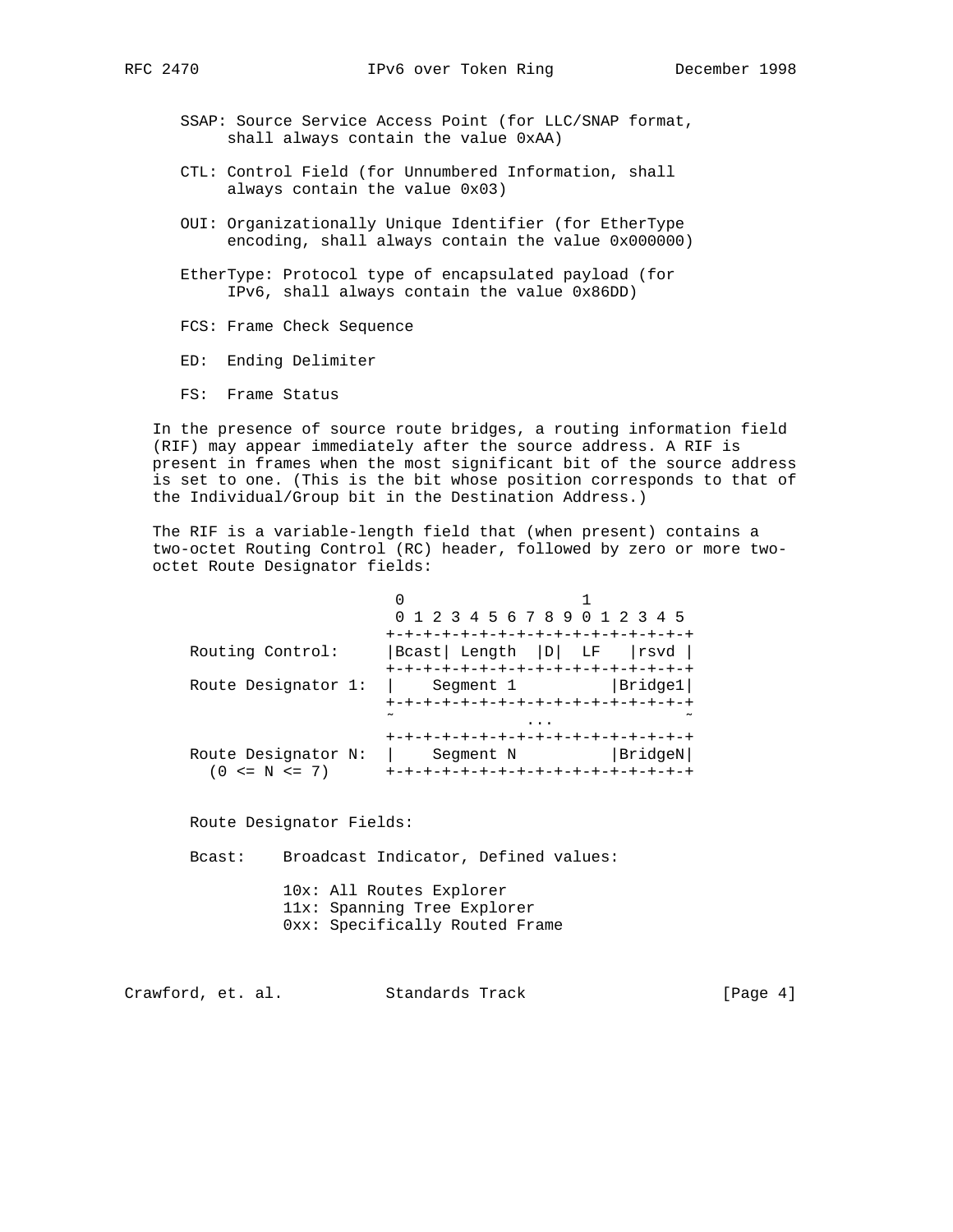Length: Total length of RIF field in octets

- D: Direction of source route. A value of 0 means that the left-to-right sequence of Route Designators provides the path from the sender to recipient. A value of 0 indicates the sequence goes from recipient to sender.
- LF: Largest Frame

rsvd: Reserved

 On transmission, the Route Designator fields give the sequence of (bridge, LAN segment) numbers the packet is to traverse. It is the responsibility of the sender to provide this sequence for Specifically Routed Frames, i.e., unicast IP datagrams.

4. Stateless Autoconfiguration

 The Interface Identifier [AARCH] for a Token Ring interface is based on the EUI-64 identifier [EUI64] derived from the interface's built in 48-bit IEEE 802 address. The OUI of the Token Ring address (the first three octets) becomes the company\_id of the EUI-64 (the first three octets). The fourth and fifth octets of the EUI are set to the fixed value FFFE hexadecimal. The last three octets of the Token Ring address become the last three octets of the EUI-64.

 The Interface Identifier is then formed from the EUI-64 by complementing the "Universal/Local" (U/L) bit, which is the next-to lowest order bit of the first octet of the EUI-64. Complementing this bit will generally change a 0 value to a 1, since an interface's built-in address is expected to be from a universally administered address space and hence have a globally unique value. A universally administered IEEE 802 address or an EUI-64 is signified by a 0 in the U/L bit position, while a globally unique IPv6 Interface Identifier is signified by a 1 in the corresponding position. For further discussion on this point, see [AARCH].

 For example, the Interface Identifier for a Token Ring interface whose built-in address is, in hexadecimal and in canonical bit order,

34-56-78-9A-BC-DE

would be

$$
36-56-78-FF-FE-9A-BC-DE.
$$

Crawford, et. al. Standards Track [Page 5]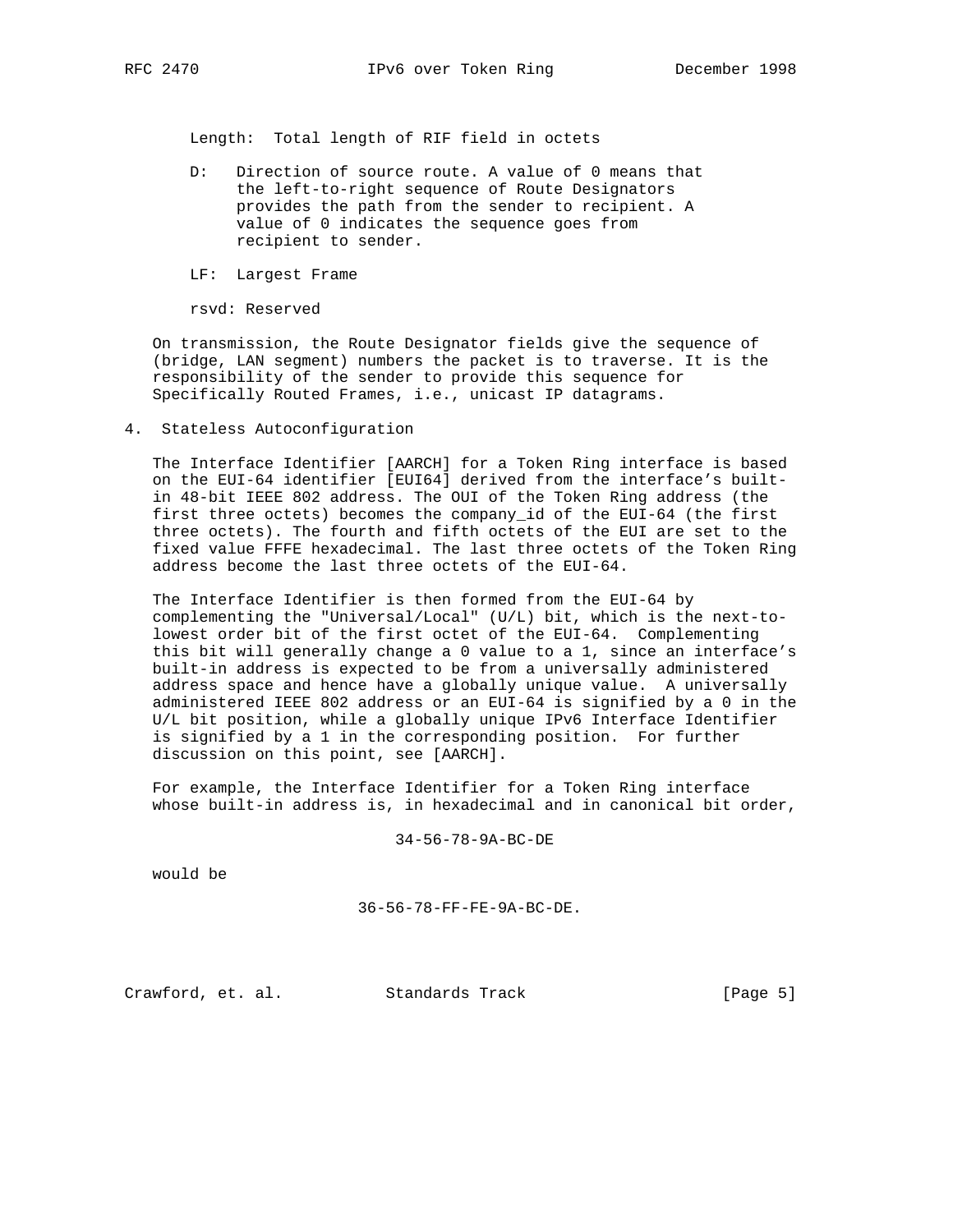A different MAC address set manually or by software should not be used to derive the Interface Identifier. If such a MAC address must be used, its global uniqueness property should be reflected in the value of the U/L bit.

 An IPv6 address prefix used for stateless autoconfiguration of a Token Ring interface must have a length of 64 bits.

5. Link-Local Address

 The IPv6 link-local address [AARCH] for a Token Ring interface is formed by appending the Interface Identifer, as defined above, to the prefix FE80::/64.

| 1111111010 <br>Interface Identifier<br>(zeros) | 10 bits | 54 bits | 64 bits |
|------------------------------------------------|---------|---------|---------|
|                                                |         |         |         |

6. Address Mapping -- Unicast

 The procedure for mapping unicast IPv6 addresses into Token Ring link-layer addresses is described in [DISC]. The Source/Target Link layer Address option has the following form when the link layer is Token Ring.

|      |            | 0 1 2 3 4 5 6 7 8 9 0 1 2 3 4 5     |  |
|------|------------|-------------------------------------|--|
|      |            | +-+-+-+-+-+-+-+-+-+-+-+-+-+-+-+-+-+ |  |
| Type |            | Length                              |  |
|      |            | +-+-+-+-+-+-+-+-+-+-+-+-+-+-+-+-+   |  |
|      |            |                                     |  |
|      | Token Ring |                                     |  |
|      |            |                                     |  |
|      | Address    |                                     |  |
|      |            |                                     |  |
|      |            |                                     |  |

Option fields:

| Type: |  | 1 for Source Link-layer address. |  |
|-------|--|----------------------------------|--|
|       |  | 2 for Target Link-layer address. |  |

Length: 1 (in units of 8 octets).

Crawford, et. al. Standards Track [Page 6]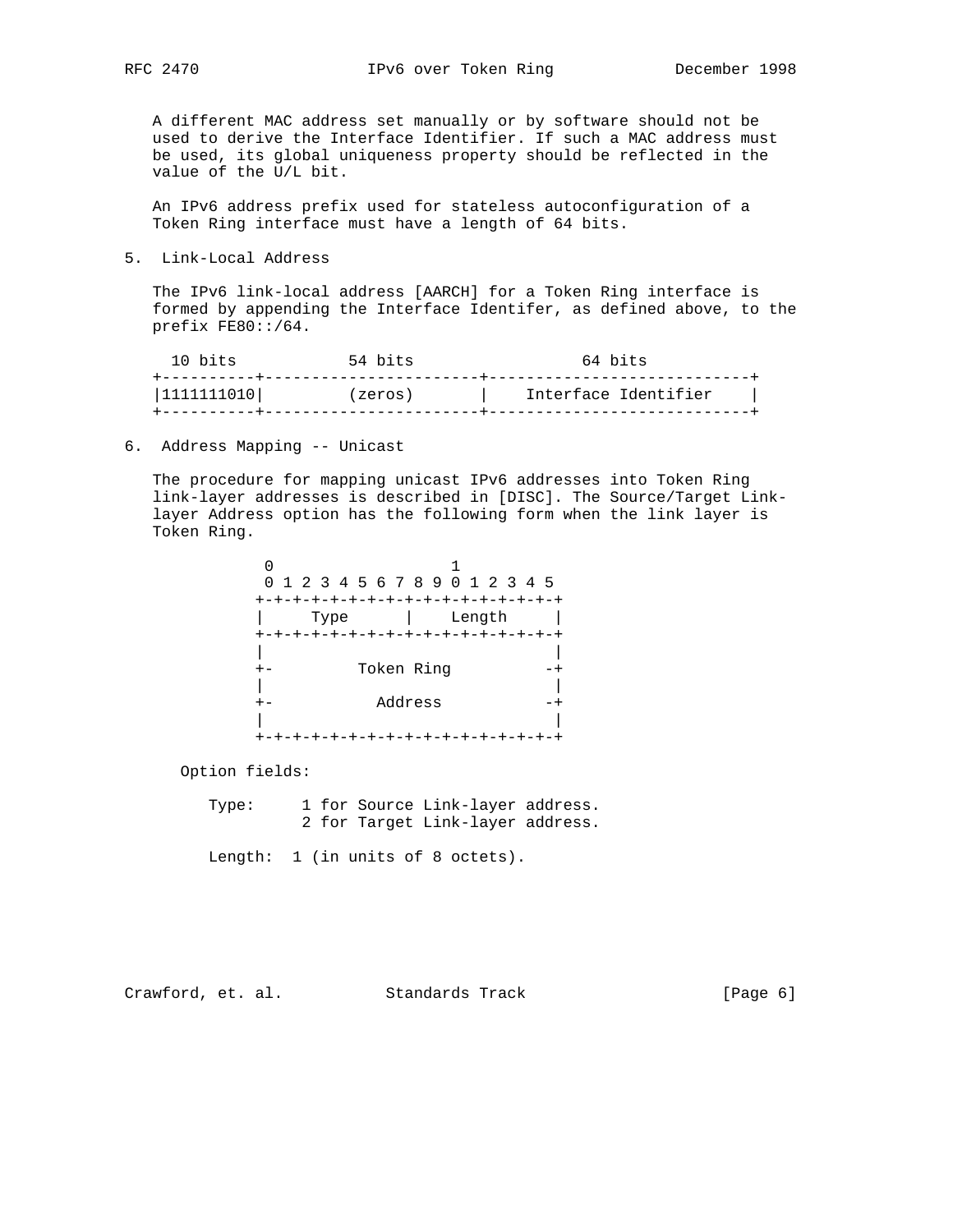Token Ring Address: The 48 bit Token Ring IEEE 802 address, in canonical bit order. This is the address the interface currently responds to, and may be different from the built-in address used to derive the Interface Identifier.

 When source routing bridges are used, the source route for the path to a destination can be extracted from the RIF field of received Neighbor Advertisement messages. Note that the RIF field of received packets can be reversed into a source route suitable for transmitting return traffic by toggling the value of the 'D' bit and insuring that the Bcast field is set to indicate a Specifically Routed Frame.

7. Address Mapping -- Multicast

 All IPv6 packets with multicast destination addresses are transmitted to Token Ring functional addresses. The following table shows the specific mapping between the IPv6 addresses and Token Ring functional addresses (in canonical form). Note that protocols other than IPv6 may use these same functional addresses, so all Token Ring frames destined to these functional addresses are not guaranteed to be IPv6 datagrams.

| MAC Addr (canonical)          | IPv6 Multicast Addresses                                                                         |
|-------------------------------|--------------------------------------------------------------------------------------------------|
| $03 - 00 - 80 - 00 - 00 - 00$ | All-Nodes (FF01::1 and $FF02::1$ ) and<br>solicited node (FF02:0:0:0:0:1:FFXX:XXXX)<br>addresses |
| $03 - 00 - 40 - 00 - 00 - 00$ | All-Routers addresses $(FF0X:2)$                                                                 |
| $03 - 00 - 00 - 80 - 00 - 00$ | any other multicast address with three<br>least significant bits = 000                           |
| $03 - 00 - 00 - 40 - 00 - 00$ | any other multicast address with three<br>least significant bits = 001                           |
| $03 - 00 - 00 - 20 - 00 - 00$ | any other multicast address with three<br>least significant bits = 010                           |
| $03 - 00 - 00 - 10 - 00 - 00$ | any other multicast address with three<br>least significant bits = 011                           |
| $03 - 00 - 00 - 08 - 00 - 00$ | any other multicast address with three<br>least significant bits = 100                           |
|                               |                                                                                                  |

Crawford, et. al. Standards Track [Page 7]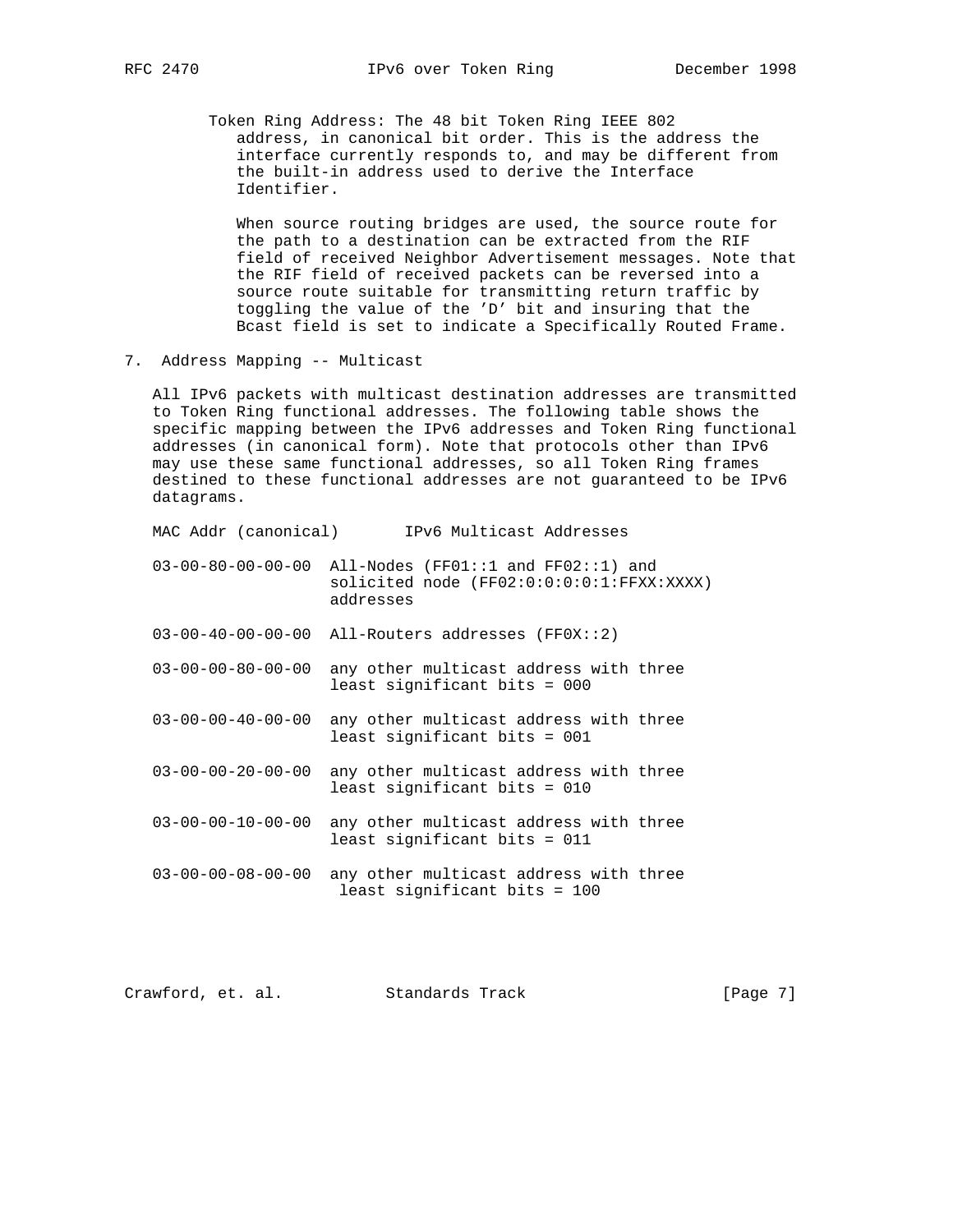RFC 2470 **IPv6** over Token Ring December 1998

- 03-00-00-04-00-00 any other multicast address with three least significant bits = 101
- 03-00-00-02-00-00 any other multicast address with three least significant bits = 110
- 03-00-00-01-00-00 any other multicast address with three least significant bits = 111

 In a bridged token ring network, all multicast packets SHOULD be sent with a RIF header specifying the use of the Spanning Tree Explorer.

 Note: it is believed that some (very) old bridge implementations do not properly support the Spanning Tree Explorer mechanism. In such environments, multicast traffic sent through bridges must use a RIF with the All Routes Explorer. Consequently, an implementation MAY wish to allow the sending of IP multicast traffic using an All Routes Explorer. However, such an ability must be configurable by a system administrator and the default setting of the switch MUST be to use the Spanning Tree Explorer.

8. Security Considerations

 Token Ring, like most broadcast LAN technologies, has inherent security vulnerabilities. For example, any sender can claim the identity of another and forge traffic. It is the responsibility of higher layers to take appropriate steps in those environments where such vulnerabilities are unacceptable.

9. Acknowledgments

 Several members of the IEEE 802.5 Working Group contributed their knowledge and experience to the drafting of this specification, including Jim, Andrew Draper, George Lin, John Messenger, Kirk Preiss, and Trevor Warwick. The author would also like to thank many members of the IPng working group for their advice and suggestions, including Ran Atkinson, Scott Bradner, Steve Deering, Francis Dupont, Robert Elz, and Matt Thomas. A special thanks is due Steve Wise, who gave the most relevant advice of all by actually trying to implement this specification while it was in progress.

Crawford, et. al. Standards Track [Page 8]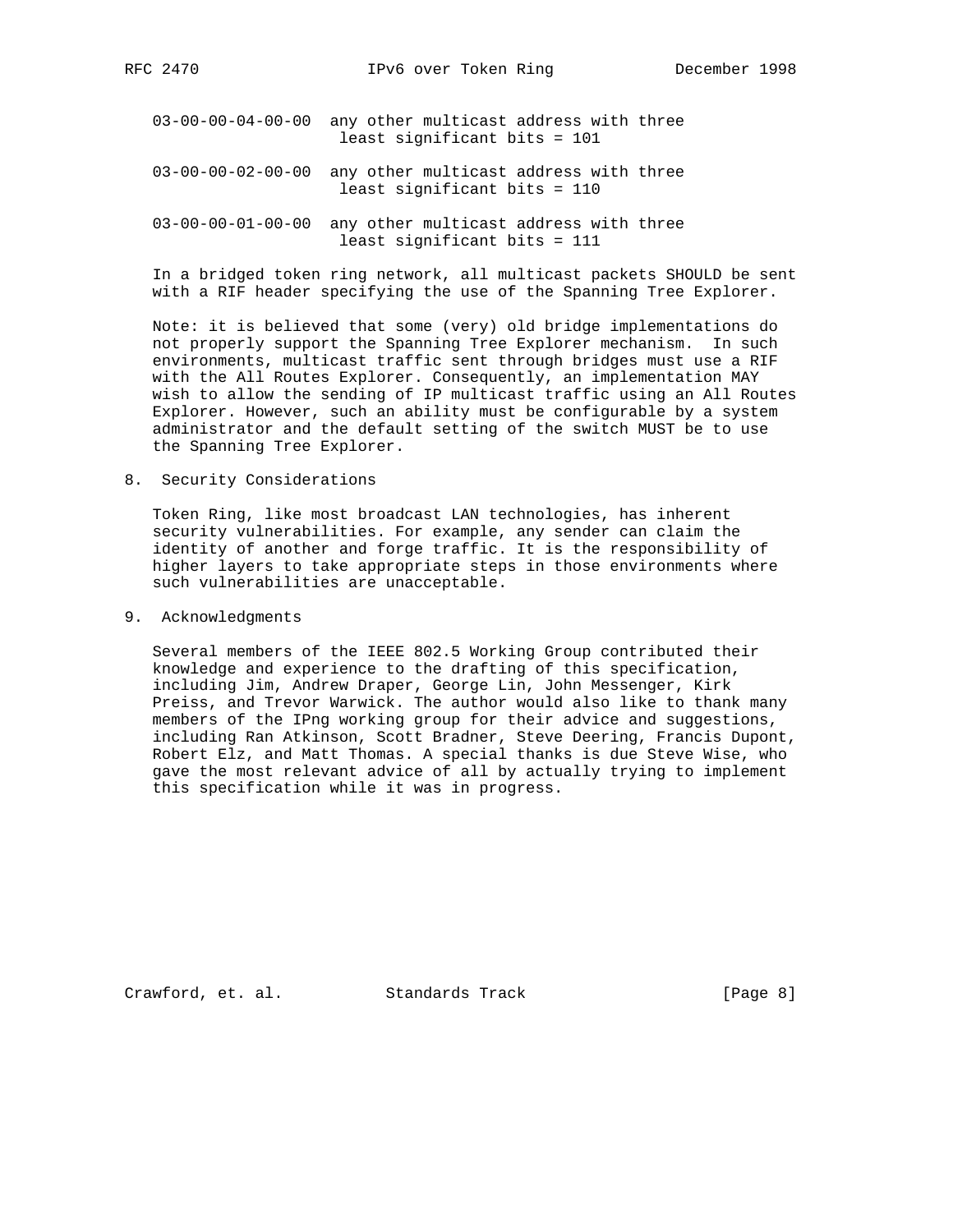## 10. References

- [802.5] 8802-5 : 1995 (ISO/IEC) [ANSI/IEEE 802.5, 1995 Edition] Information technology--Telecommunications and information exchange between systems--Local and metropolitan area networks--Specific requirements-- Part 5: Token ring access method and physical layer specification.
- [AARCH] Hinden, R. and S. Deering, "IP Version 6 Addressing Architecture", RFC 2373, July 1998.
- [ACONF] Thomson, S. and T. Narten, "IPv6 Stateless Address Autoconfiguration", RFC 2462, December 1998.
- [BRIDGE] 10038: 1993 (ISO/IEC) [ANSI/IEEE Std 802.1D, 1993 Edition] Information technology--Telecommunications and information exchange between systems--Local area networks--Media access control (MAC) bridges.
- [CANON] Narten, T. and C. Burton, "A Caution on Canonical Bit Order Of Link-Layer Addresses", RFC 2469, December 1998.
- [CONF] Thomson, S. and T. Narten, "IPv6 Stateless Address Autoconfiguration", RFC 1971, August 1996.
- [DISC] Narten, T., Nordmark, E. and W. Simpson, "Neighbor Discovery for IP Version 6 (IPv6)", RFC 2461, December 1998.
- [EUI64] "64-Bit Global Identifier Format Tutorial", http: //standards.ieee.org/db/oui/tutorials/EUI64.html.
- [IPV6] Deering, S. and R. Hinden, "Internet Protocol, Version 6 (IPv6) Specification", RFC 2460, December 1998.
- [KWORD] Bradner, S., "Key words for use in RFCs to Indicate Requirement Levels," BCP 14, RFC 2119, March 1997.
- [LLC] 8802-2 : 1994 (ISO/IEC) [ANSI/IEEE 802.2, 1994 Edition] Information technology--Telecommunications and information exchange between systems--Local and Metropolitan area networks--Specific requirements-- Part 2: Logical link control.

Crawford, et. al. Standards Track [Page 9]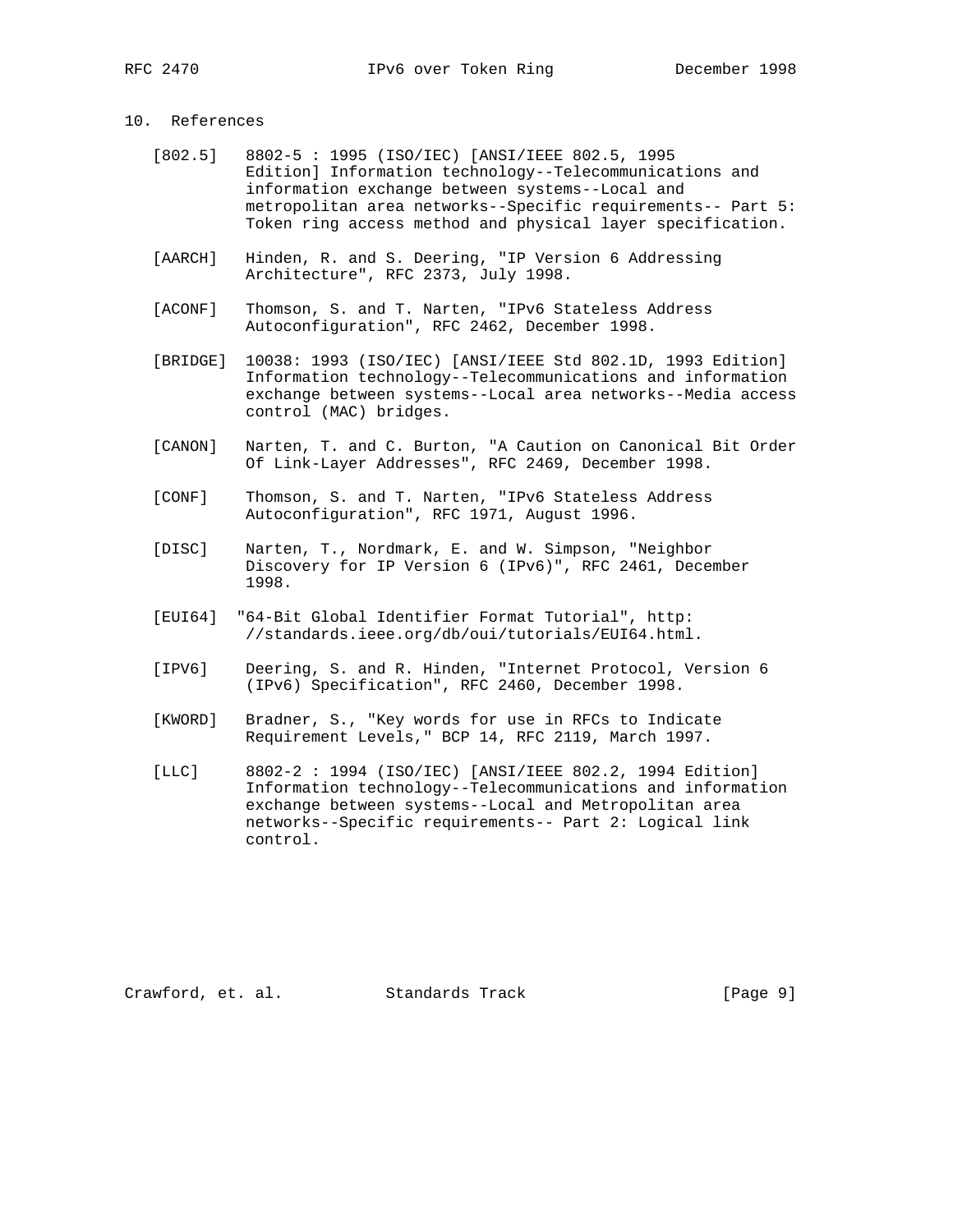11. Authors' Addresses

 Matt Crawford Fermilab MS 368 PO Box 500 Batavia, IL 60510 USA

 Phone: +1 630 840 3461 EMail: crawdad@fnal.gov

 Thomas Narten IBM Corporation P.O. Box 12195 Research Triangle Park, NC 27709-2195 USA

 Phone: +1 919 254 7798 EMail: narten@raleigh.ibm.com

 Stephen Thomas TransNexus 430 Tenth Street NW Suite N204 Atlanta, GA 30318 USA

 Phone: +1 404 872 4745 EMail: stephen.thomas@transnexus.com

Crawford, et. al. Standards Track [Page 10]